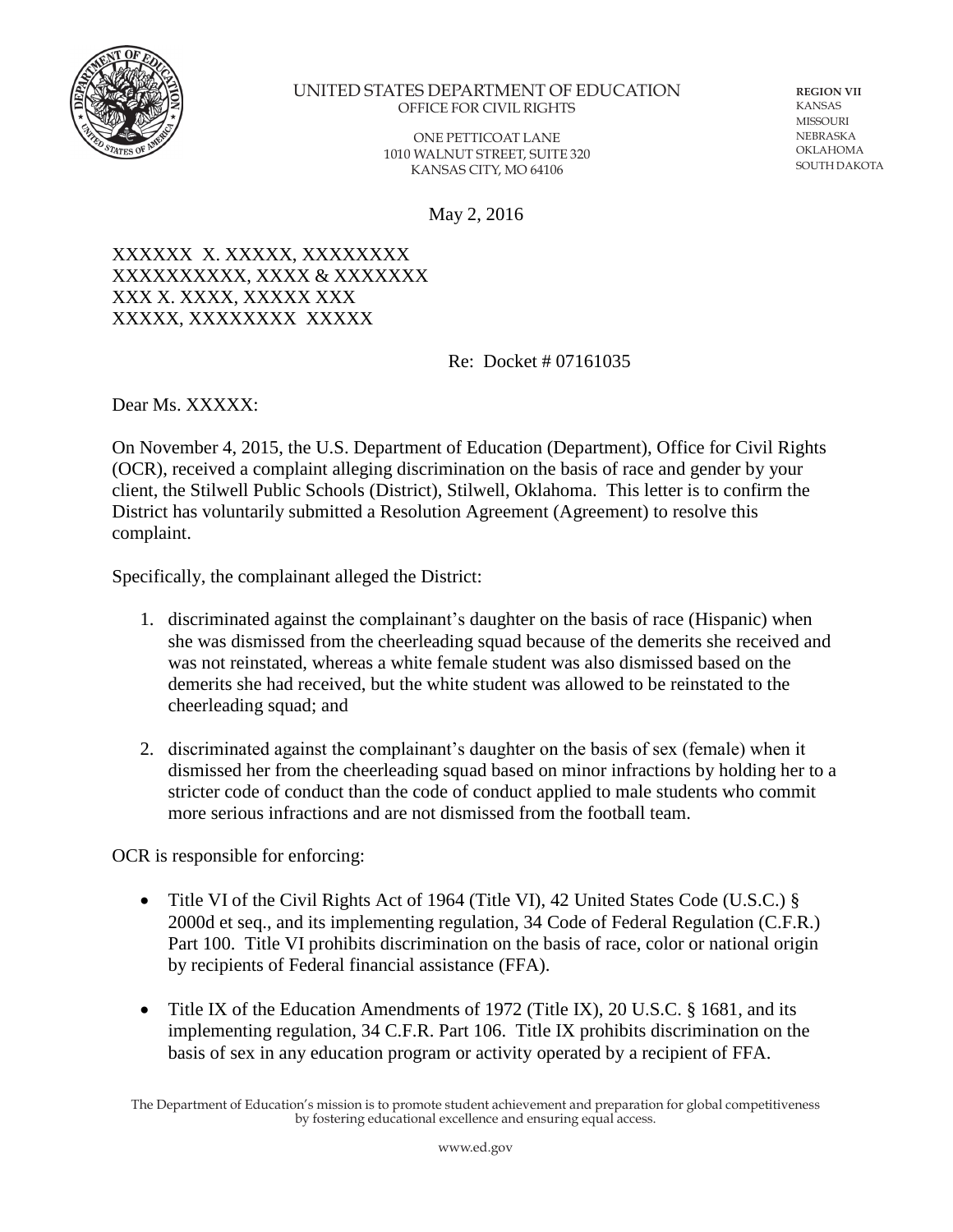As a recipient of FFA from the Department, the District is subject to Title VI and Title IX. Additional information about the laws OCR enforces is available on our website at [http://www.ed.gov/ocr.](http://www.ed.gov/ocr)

On February 18, 2016, OCR sent notification letters to the complainant and the District, including a data request to the District. On March 4, 2016, the District provided OCR with a response to OCR's data requests. On March 21, 2016, OCR sent the District a supplemental data request. The District provided data in response to OCR's supplemental data request on March 23, 2016. On April 7, 2016, OCR interviewed District employees.

The investigation established that a student whose race is different than the complainant's daughter's race was dismissed from the cheerleading team during the 2014-2015 school year but was allowed to try out for the 2015-2016 cheerleading team. The investigation also revealed that the District's athletic teams' rules governing student-athlete conduct are inconsistent, the cheerleading team is the only team that has a constitution, and the cheer team was the only team in the last two years that removed team members based on an accumulation of minor offenses.

On April 8, 2016, the District expressed to OCR an interest in engaging in resolution negotiations pursuant to Section 302 of OCR' s *Case Processing Manual*. 1

Prior to the completion of OCR's investigation, on May 1, 2016, the District submitted a signed Agreement that, when fully implemented, will address the allegations of this complaint and any concerns raised during the course of the investigation. The Agreement requires the District to: 1) remove a provision of the cheer team constitution that prohibits students who are pregnant or have children to participate in the team; 2) develop and implement a plan of action to ensure equal opportunity for membership and participation in the sports teams offered by the District; and 3) provide training to District faculty, staff, and administrators regarding the changes to District sports participation rules and the District's policies and procedures prohibiting discrimination, harassment, and retaliation. The District will further remove all reference to the complainant's daughter's (Student) XXXXXXXX from the XXX-XXX XXXXXXXXXXX team from the Student's record and the District's records and the District will segregate from the Student's records the District's investigative file relating to the complaint filed by the Student's XXXXX.

OCR considers the allegations of this complaint resolved effective the date of this letter and will monitor the District's implementation of the Agreement. When OCR concludes the District has fully implemented the terms of the Agreement, OCR will close the complaint. If the District fails to carry out the Agreement, OCR may resume the investigation.

The District may not harass, coerce, intimidate, or discriminate against any individual because he or she has filed a complaint or participated in the complaint resolution process. If this happens, please be advised the complainant may file another complaint alleging such treatment.

Under the Freedom of Information Act, it may be necessary to release this document and related

 $\overline{\phantom{a}}$ 

<sup>1</sup> OCR's *Case Processing Manual* is online at [http://www2.ed.gov/about/offices/list/ocr/docs/ocrcpm.html.](http://www2.ed.gov/about/offices/list/ocr/docs/ocrcpm.html)